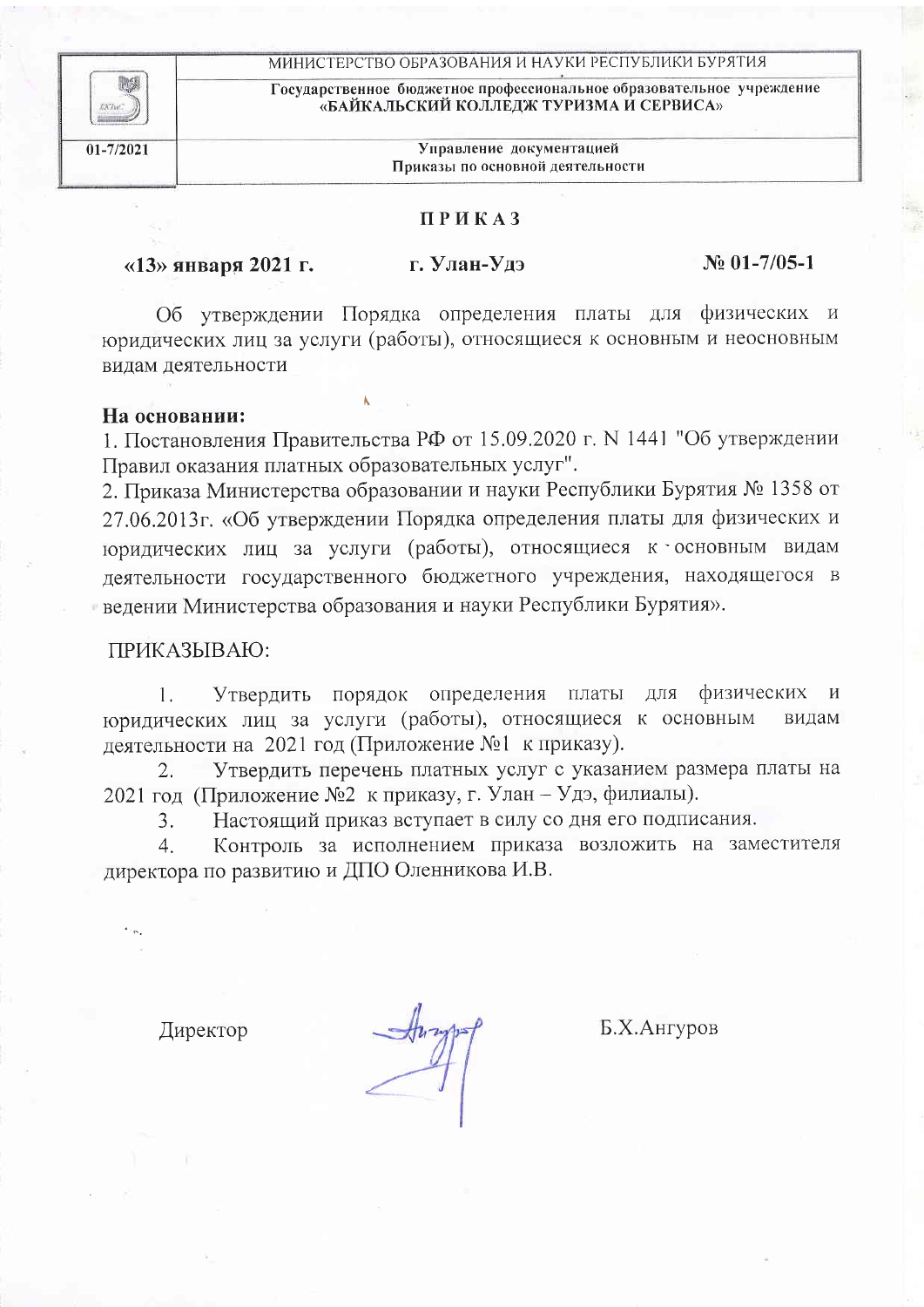

Государственное бюджетное профессиональное образовательное учреждение «БАЙКАЛЬСКИЙ КОЛЛЕДЖ ТУРИЗМА И СЕРВИСА»

> Управление документацией Приказы по основной деятельности

> > Приложение №1 **УТВЕРЖДЕНО** Приказом директора ГБПОУ БКТИС от 13.01.2021 г. № 01-7/05-1

Порядок определения платы за оказание услуг (выполнения работ), относящиеся к основным видам деятельности

Размер платы за оказание, услуг (выполнения работ) определяется исходя из расходов на ее оказание и величины прибыли, направляемой на развитие материально-технической базы и иные потребности колледжа.

Для определения цены за услуги (работы), относящиеся к основным видам деятельности, применяется метод прямого счета. Метод прямого счета непосредственно связаны  $\mathbf{C}$ которые затраты, подразумевает Te осуществлением какого-либо одного вида деятельности.

К этим затратам относятся:

персонала. принимающего труда Затраты оплату  $1<sup>1</sup>$ на непосредственное участие в оказание данной платной услуги;

принимающего труда персонала, оплату  $2.$ Начисления на непосредственное участие в оказании данной платной услуги;

материальных запасов  $\overline{B}$ части стоимости 3. Увеличение приобретения материальных запасов, потребляемых в процессе оказания данной платной услуги;

Затраты на общехозяйственные нужды. В состав данных затрат  $4.$ входят следующие расходы:

- расходы на оплату труда персонала, за исключением затрат на оплату труда персонала, принимающего непосредственное участие в оказание данной платной услуги;

затрат исключением оплату труда персонала,  $3a$ - начисления на принимающего непосредственное участие в оказании данной платной услуги;

- прочие выплаты;

-транспортные услуги;

- коммунальные услуги;

- работы, услуги по содержанию имущества;

- прочие услуги;

- прочие расходы, за исключением расходов на уплату налогов на имущество, земельного налога;

-увеличение стоимости основных средств, за исключением бюджетных инвестиций;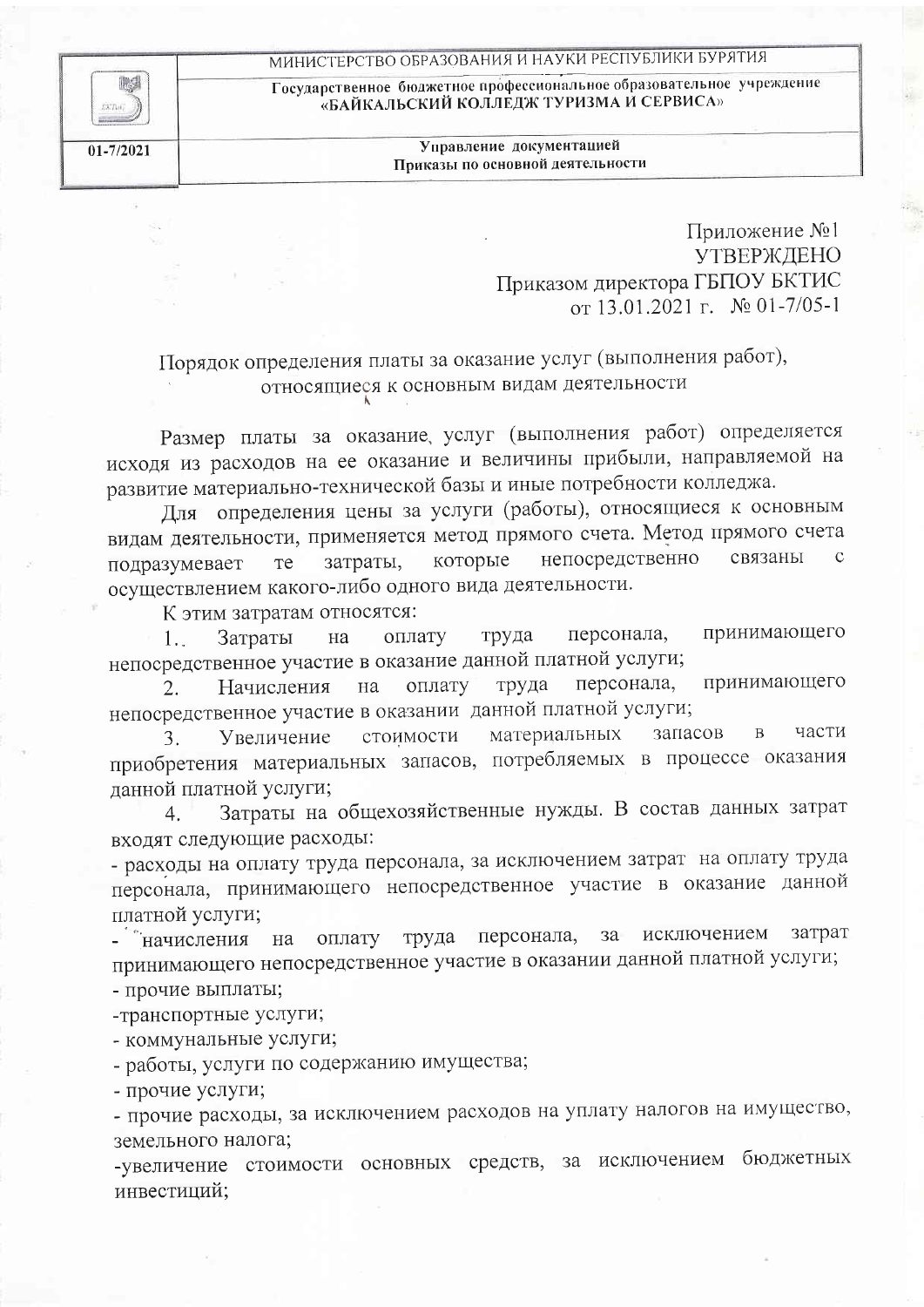$01 - 7/2021$ 

Государственное бюджетное профессиональное образовательное учреждение «БАЙКАЛЬСКИЙ КОЛЛЕДЖ ТУРИЗМА И СЕРВИСА»

Управление документацией Приказы по основной деятельности

- увеличение стоимости материальных запасов в части затрат на приобретение напрямую отнести на которые могут материальных запасов, He государственную услугу.

Затраты на общехозяйственные нужды определяются как отношение суммы указанных расходов, количеству единиц соответствующей данной платной услуги.

государственных затраты на При оказании несколько услуг, общехозяйственные нужды могут распределяться между платными услугами.

Плановые пакопления. 5.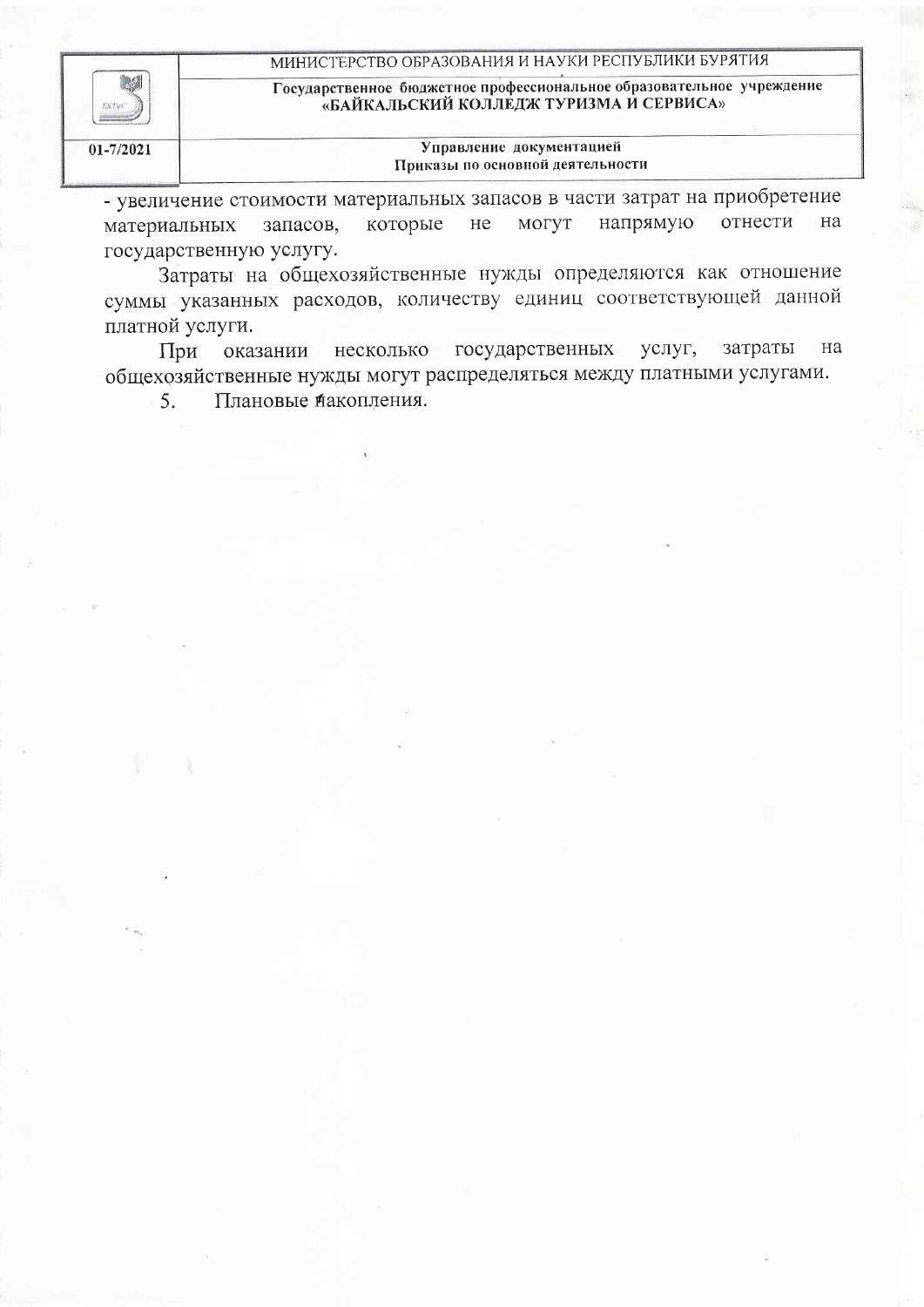Государственное бюджетное профессиональное образовательное учреждение «БАЙКАЛЬСКИЙ КОЛЛЕДЖ ТУРИЗМА И СЕРВИСА»

## Управление документацией Приказы по основной деятельности

Согласован Т.А. Бадлуева Начальник отдела СПО Министерства образования и науки Республики Бурятия 2021 г.  $\kappa$  /4 »



Перечень платных образовательных услуг

1. Улан-Удэ

(Республика Бурятия, г. Улан-Удэ, ул. Краснофлотская, д.2)

|                                       | ПРОФЕССИОНАЛЬНОЕ ОБУЧЕНИЕ                             |                                           |
|---------------------------------------|-------------------------------------------------------|-------------------------------------------|
|                                       | Программы профессиональной подготовки, переподготовки |                                           |
| Наименование                          | Количество часов                                      | Сумма<br>$\left(\frac{\rho}{\rho}\right)$ |
| Повар                                 | 324 ч                                                 | 13 500                                    |
| Продавец продовольственных<br>товаров | 324 ч                                                 | 8 500                                     |
| Кондитер                              | 324 ч                                                 | 15 100                                    |
| Официант                              | 328 ч                                                 | 10 600                                    |
| Горничная                             | $108$ ч                                               | 7800                                      |
| Пекарь                                | 324 ч                                                 | 9600                                      |
| Бармен                                | 324 ч                                                 | 15 600                                    |
|                                       | Программы повышения квалификации                      |                                           |
| Официант 4-5 разряда                  | 144 ч                                                 | 6 500                                     |
| Повар 5 разряда                       | 144 ч                                                 | 8 500                                     |
|                                       | ДОПОЛНИТЕЛЬНОЕ ОБРАЗОВАНИЕ                            |                                           |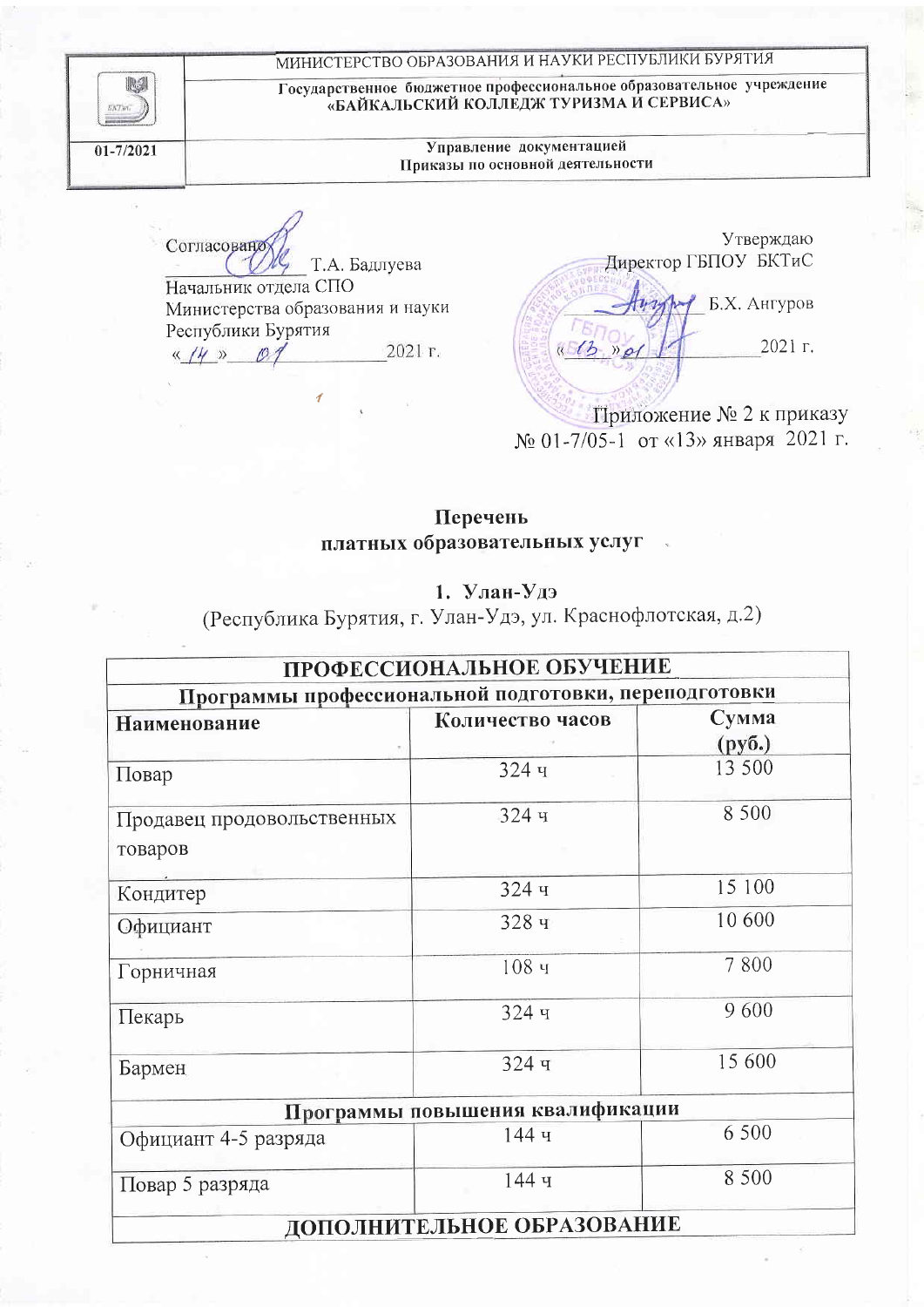

# Государственное бюджетное профессиональное образовательное учреждение «БАЙКАЛЬСКИЙ КОЛЛЕДЖ ТУРИЗМА И СЕРВИСА»

| 01-7/2021                |            | Управление документацией<br>Приказы по основной деятельности                                                                                                                       |                                             |         |  |
|--------------------------|------------|------------------------------------------------------------------------------------------------------------------------------------------------------------------------------------|---------------------------------------------|---------|--|
|                          | начинающих | Компьютерные курсы для                                                                                                                                                             | 32q                                         | 4 0 0 0 |  |
|                          |            | Компьютерная грамотность<br>граждан пожилого возраста                                                                                                                              | 24 <sub>4</sub>                             | 1 400   |  |
|                          |            |                                                                                                                                                                                    | ДОПОЛНИТЕЛЬНОЕ ПРОФЕССИОНАЛЬНОЕ ОБРАЗОВАНИЕ |         |  |
|                          |            |                                                                                                                                                                                    | Программы повышения квалификации            |         |  |
|                          |            | 1С: Предприятие. Управление<br>торговлей                                                                                                                                           | 30 <sub>4</sub>                             | 6 200   |  |
|                          |            | Заведующий производством<br>на предприятии питания                                                                                                                                 | 36ч                                         | 8 3 0 0 |  |
|                          |            | Учет и калькуляция                                                                                                                                                                 | 16 <sub>4</sub>                             | 5 100   |  |
| Программы переподготовки |            |                                                                                                                                                                                    |                                             |         |  |
|                          |            | Администратор гостиницы                                                                                                                                                            | 250ч                                        | 17 400  |  |
|                          | размещения | Менеджер службы приема и                                                                                                                                                           | 250ч                                        | 17 400  |  |
|                          |            | Организация и ведение<br>процессов приготовления и<br>подготовки к реализации<br>блюд, напитков и кулинарных<br>изделий в организациях<br>питания (компетенция<br>«Поварское дело» | 256 ч                                       | 10 000  |  |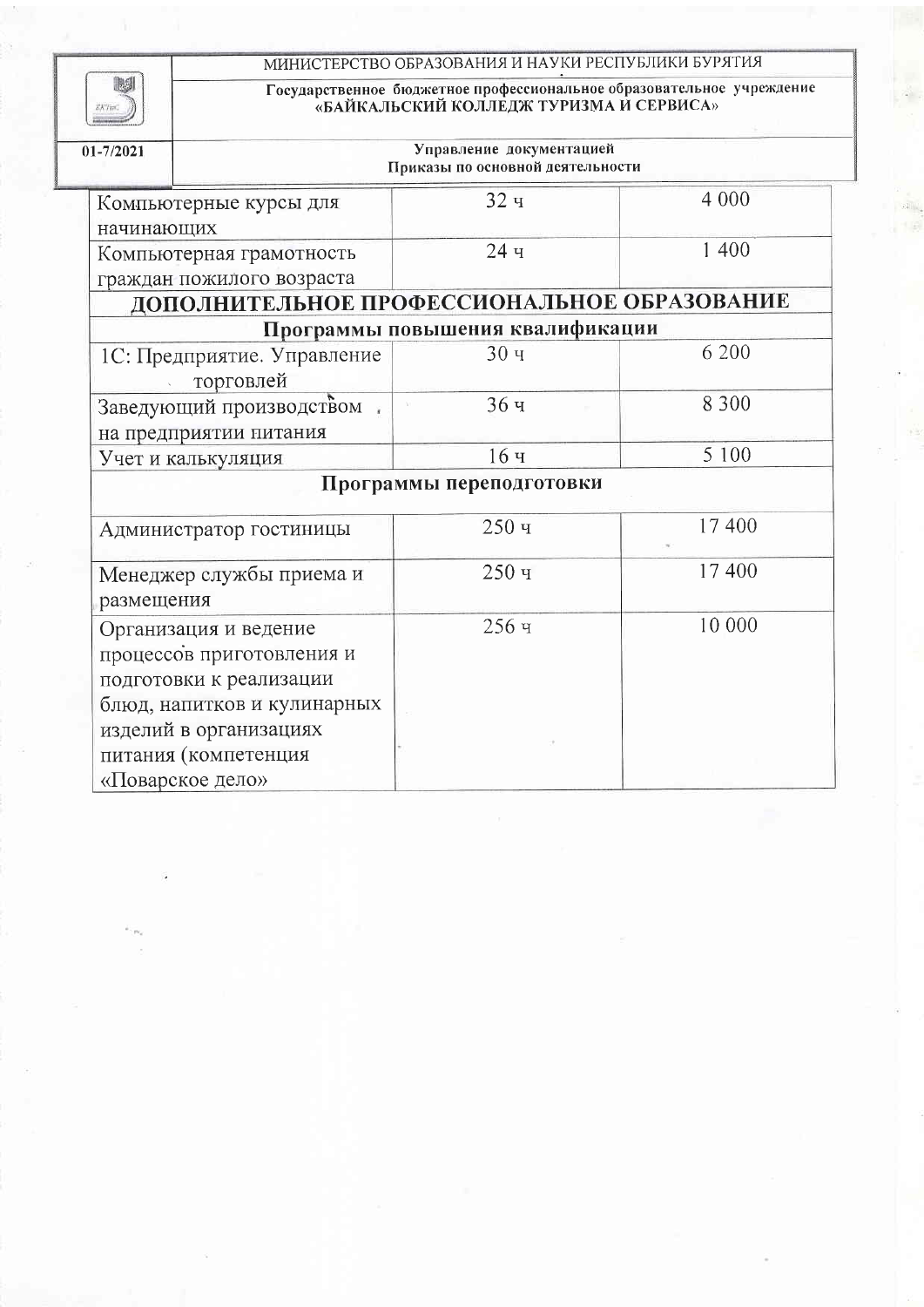

Государственное бюджетное профессиональное образовательное учреждение «БАЙКАЛЬСКИЙ КОЛЛЕДЖ ТУРИЗМА И СЕРВИСА»

Управление документацией Приказы по основной деятельности

## 2. Тарбагатайский филиал

(Республика Бурятия, Тарбагатайский район, с. Тарбагатай, ул. Молодежная  $, 1)$ 

| ПРОФЕССИОНАЛЬНОЕ ОБУЧЕНИЕ                                 |                                  |         |  |  |  |  |
|-----------------------------------------------------------|----------------------------------|---------|--|--|--|--|
| Программы профессиональной подготовки                     |                                  |         |  |  |  |  |
| Повар                                                     | 320 ч                            | 10 000  |  |  |  |  |
| Водитель ТС, категории «В»                                | 252 ч                            | 17 000  |  |  |  |  |
| Тракторист                                                | 412 ч                            | 10 000  |  |  |  |  |
| Продавец                                                  | 326 ч                            | 10 000  |  |  |  |  |
| Электросварщик                                            | 476 ч                            | 12 000  |  |  |  |  |
| Слесарь по ремонту<br>автомобилей                         | 202 ч                            | 10 000  |  |  |  |  |
|                                                           | Программы повышения квалификации |         |  |  |  |  |
| Повар                                                     | 144 ч                            | 8 0 0 0 |  |  |  |  |
|                                                           | ДОПОЛНИТЕЛЬНОЕ ОБРАЗОВАНИЕ       |         |  |  |  |  |
| Компьютерные курсы для                                    | 32ч                              | 6 0 0 0 |  |  |  |  |
| начинающих                                                |                                  |         |  |  |  |  |
| Ежегодные занятия с                                       | 20ч.                             | 1000    |  |  |  |  |
| водителями<br>ДОПОЛНИТЕЛЬНОЕ ПРОФЕССИОНАЛЬНОЕ ОБРАЗОВАНИЕ |                                  |         |  |  |  |  |
|                                                           | Программы повышения квалификации |         |  |  |  |  |
| Обеспечение экологической                                 | 112 ч.                           | 8 0 0 0 |  |  |  |  |
| безопасности при работах в                                |                                  |         |  |  |  |  |
| области обращения с                                       |                                  |         |  |  |  |  |
| отходами                                                  |                                  |         |  |  |  |  |
| $\overline{I}$<br>IV класса опасности                     |                                  |         |  |  |  |  |
|                                                           |                                  |         |  |  |  |  |
| Программы переподготовки                                  |                                  |         |  |  |  |  |
| Специалист, ответственный за                              | 256ч                             | 16 000  |  |  |  |  |
| безопасность дорожного                                    |                                  |         |  |  |  |  |
| движения                                                  |                                  |         |  |  |  |  |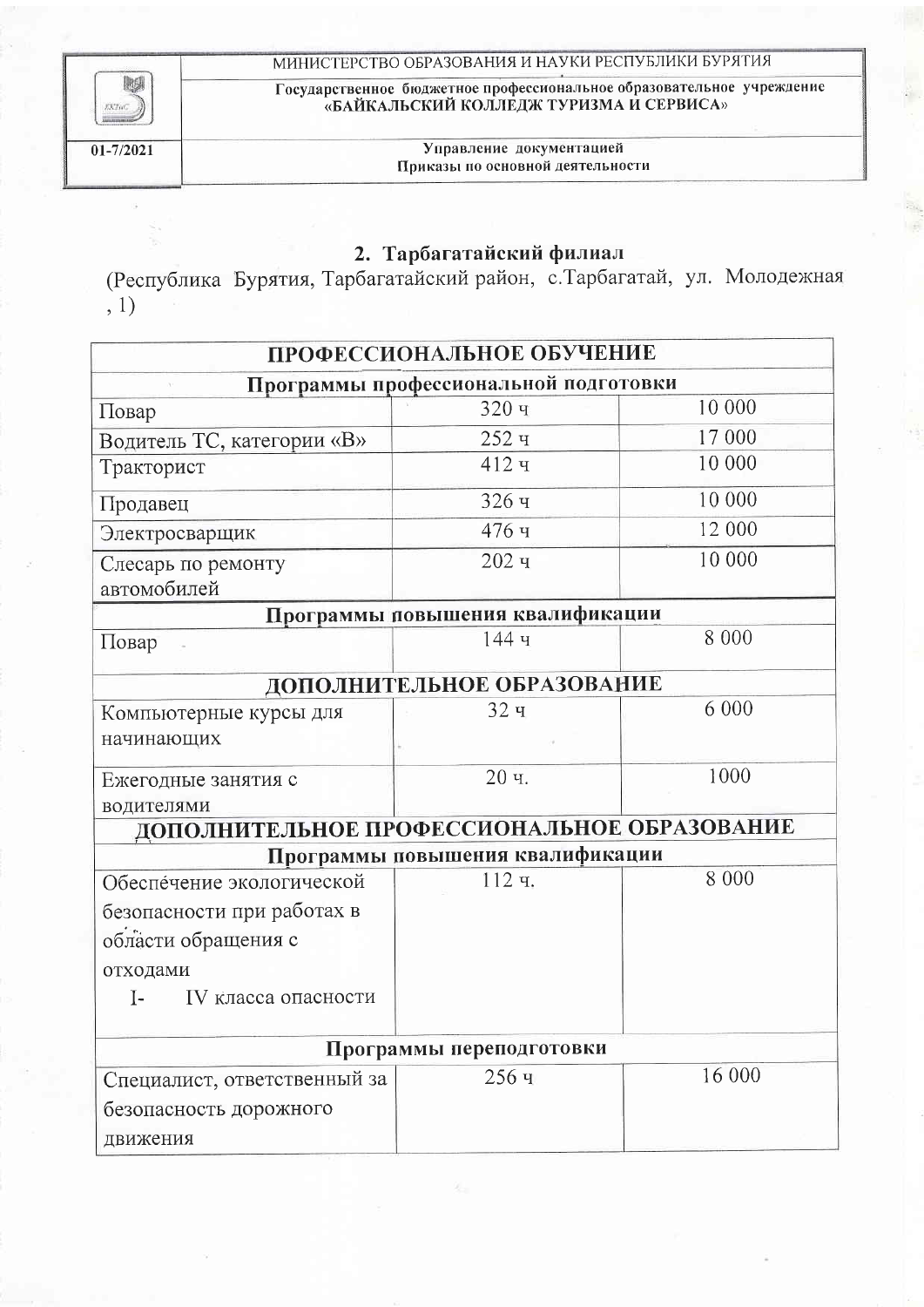**Ingl**  $\mathit{SKTMC}$ 

Государственное бюджетное профессиональное образовательное учреждение «БАЙКАЛЬСКИЙ КОЛЛЕДЖ ТУРИЗМА И СЕРВИСА»

 $\overline{01-7/2021}$ 

Управление документацией Приказы по основной деятельности

## 3. Татауровский филиал

(Республики Бурятия, Прибайкальский район, с. Татаурово, Механизаторская ,9)

| ПРОФЕССИОНАЛЬНОЕ ОБУЧЕНИЕ<br>Программы профессиональной подготовки |                 |         |  |  |
|--------------------------------------------------------------------|-----------------|---------|--|--|
|                                                                    |                 |         |  |  |
| мототранспортных средств                                           |                 |         |  |  |
| категории «A1»                                                     |                 |         |  |  |
| Водитель внедорожных                                               | 90 <sub>4</sub> | 6 0 0 0 |  |  |
| мототранспортных средств                                           |                 |         |  |  |
| категории «AII»                                                    |                 |         |  |  |
| Тракторист категории «В»                                           | 449 ч           | 16 000  |  |  |
| Тракторист категории «С»                                           | 449 ч           | 16 000  |  |  |
| Тракторист категории «Д»                                           | 491 ч           | 18 000  |  |  |
| Тракторист категории «Е»                                           | 453 ч           | 17 000  |  |  |
| Водитель автотранспортных                                          | 196 ч           | 16 000  |  |  |
| средств категории «В»                                              |                 |         |  |  |
| Монтировщик шин                                                    | 204 ч           | 12 000  |  |  |
|                                                                    |                 |         |  |  |
| Повар                                                              | 320 ч           | 12 000  |  |  |
|                                                                    |                 |         |  |  |
| Оператор ЭВМ и                                                     | 320 ч           | 13 600  |  |  |
| вычислительных машин                                               |                 |         |  |  |
| Слесарь по ремонту                                                 | 160 ч           | 10 000  |  |  |
| автомобилей                                                        |                 |         |  |  |
| Продавец продовольственных                                         | 324 ч           | 10 000  |  |  |
| товаров                                                            |                 |         |  |  |
| Секретарь руководителя                                             | 250ч            | 12 400  |  |  |
|                                                                    |                 |         |  |  |
| Тракторист по подготовке                                           | 464 ч           | 17 000  |  |  |
| лесосек, трелевке и вывозке                                        |                 |         |  |  |
| леса                                                               |                 |         |  |  |
|                                                                    |                 |         |  |  |
| Программы повышения квалификации                                   |                 |         |  |  |
| Тракторист по подготовке                                           | 80 ч            | 6 0 0 0 |  |  |
| лесосек, трелевке и вывозке                                        |                 |         |  |  |
| леса                                                               |                 |         |  |  |
| Контролер технического                                             | 42 <sub>4</sub> | 1 500   |  |  |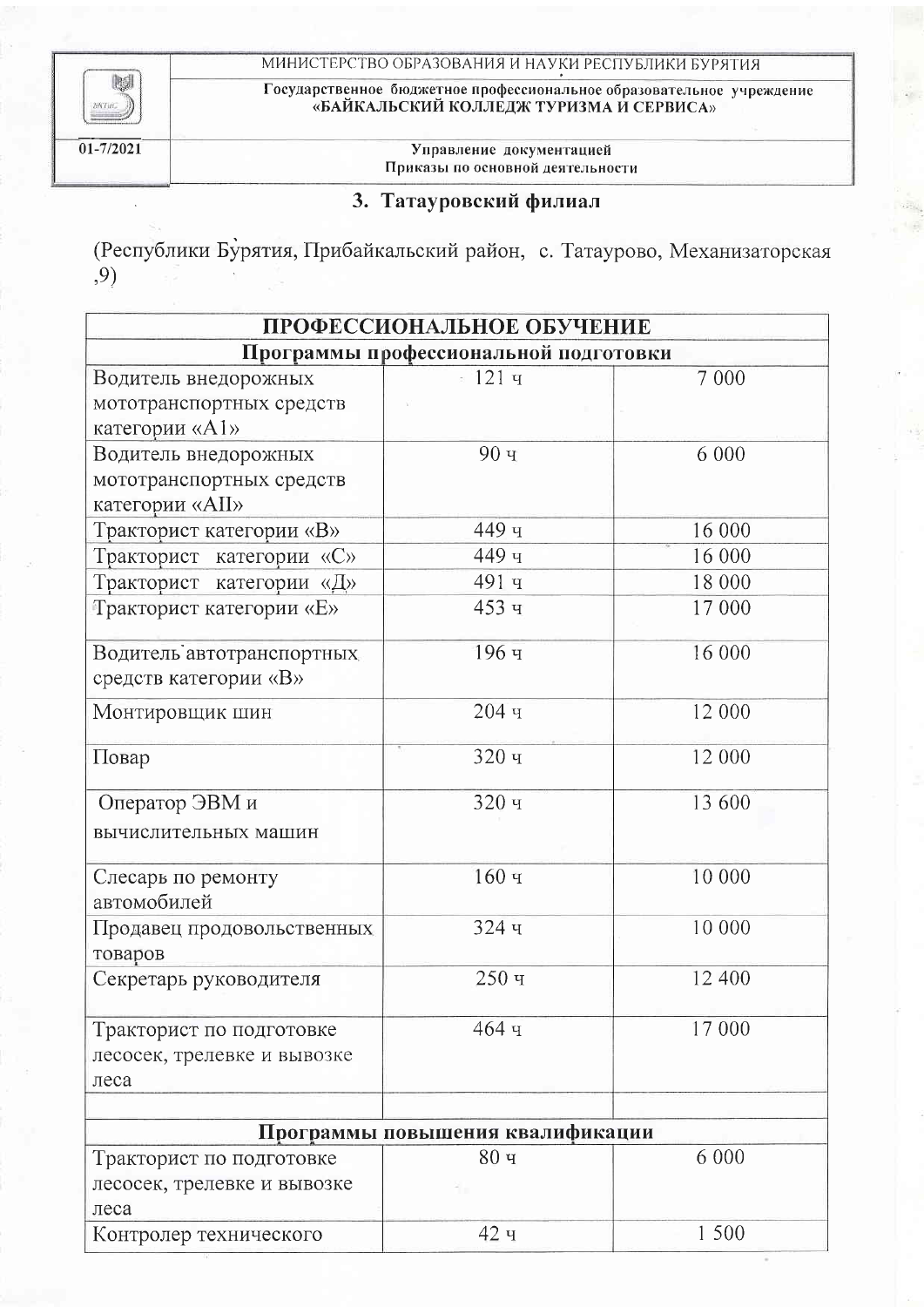**ball** À  $_{\rm \mathit{SKTs2}}$ 

Государственное бюджетное профессиональное образовательное учреждение «БАЙКАЛЬСКИЙ КОЛЛЕДЖ ТУРИЗМА И СЕРВИСА»

| Управление документацией<br>01-7/2021<br>Приказы по основной деятельности |                                                        |                                  |        |
|---------------------------------------------------------------------------|--------------------------------------------------------|----------------------------------|--------|
|                                                                           | состояния автотранспортных                             |                                  |        |
| средств                                                                   |                                                        |                                  |        |
|                                                                           | ДОПОЛНИТЕЛЬНОЕ ПРОФЕССИОНАЛЬНОЕ ОБРАЗОВАНИЕ            |                                  |        |
|                                                                           |                                                        | Программы повышения квалификации |        |
|                                                                           | 1С: Предприятие. Управление<br>торговлей               | 30 <sub>Y</sub>                  | 6 000  |
|                                                                           | Мастер производственного<br>обучения вождению          | 72 ч                             | 6 400  |
|                                                                           | Программа повышения                                    | 20 <sub>q</sub>                  | 600    |
|                                                                           | квалификации водителей                                 |                                  |        |
|                                                                           | автотранспортных                                       |                                  |        |
|                                                                           | организаций (ежегодные                                 |                                  |        |
|                                                                           | занятия с водителями                                   |                                  |        |
|                                                                           | автотранспортных средств)                              |                                  |        |
|                                                                           |                                                        | ДОПОЛНИТЕЛЬНОЕ ОБРАЗОВАНИЕ       |        |
|                                                                           | Компьютерные курсы для                                 | 32 ч                             | 4000   |
| начинающих                                                                |                                                        |                                  |        |
|                                                                           | Программы профессиональной переподготовки              |                                  |        |
|                                                                           | Курсы «Обучение по                                     | 16 <sub>4</sub>                  | 1300,0 |
|                                                                           | оказанию первой                                        |                                  |        |
|                                                                           | медицинской помощи                                     |                                  |        |
| пострадавшим»                                                             |                                                        |                                  |        |
|                                                                           | Переподготовка водитель                                | 240 ч                            | 8000   |
|                                                                           | погрузчика кат С, Д.                                   |                                  |        |
|                                                                           |                                                        |                                  |        |
|                                                                           | Машинист бульдозера                                    | 320 ч                            | 10000  |
|                                                                           | Машинист автогрейдера                                  | 320 ч                            | 12000  |
|                                                                           | Машинист одноковшового                                 | 369 ч                            | 12000  |
| экскаватора                                                               |                                                        |                                  |        |
|                                                                           |                                                        | Программы переподготовки         |        |
| движения                                                                  | Специалист, ответственный<br>за безопасность дорожного | 256 ч                            | 16000  |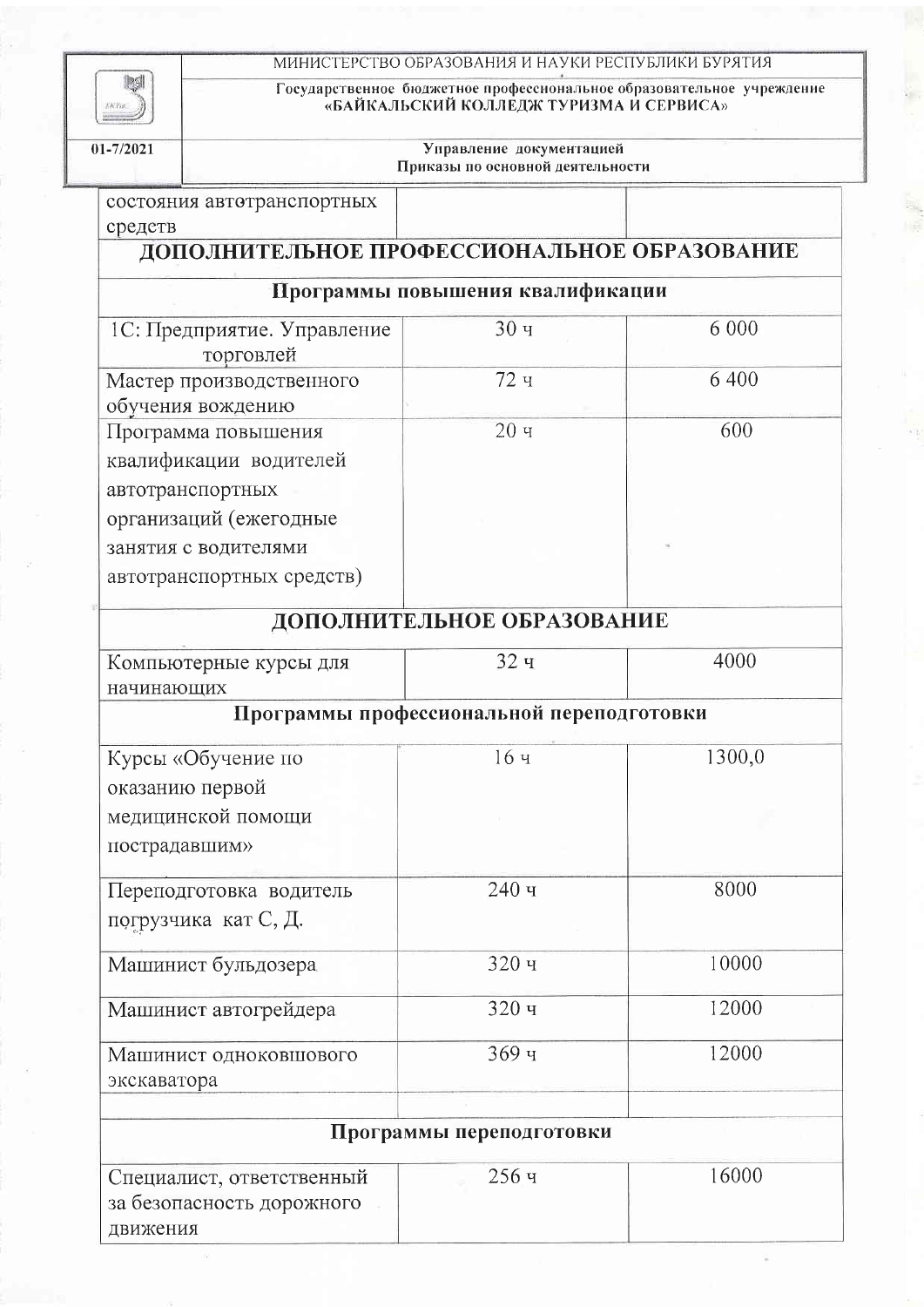

Государственное бюджетное профессиональное образовательное учреждение «БАЙКАЛЬСКИЙ КОЛЛЕДЖ ТУРИЗМА И СЕРВИСА»

| $01 - 7/2021$                     |                                                                                                       | Управление документацией<br>Приказы по основной деятельности |        |
|-----------------------------------|-------------------------------------------------------------------------------------------------------|--------------------------------------------------------------|--------|
| средств                           | Контролер технического<br>состояния автотранспортных                                                  | $256$ ч                                                      | 16 000 |
| городского                        | Диспетчер автомобильного и<br>наземного<br>электрического транспорта                                  | $256$ ч                                                      | 16 000 |
| процесса<br>водителей<br>средств» | «Организация и проведение<br>учебно-производственного<br>подготовке<br>$\Box$<br>автомототранспортных | 256y                                                         | 16000  |

## 4. Могойтинский филиал

Курумканский с. Могойто, район, (Республика Бурятия, yл. Производственная, 8)

| ПРОФЕССИОНАЛЬНОЕ ОБУЧЕНИЕ<br>Программы профессиональной подготовки |                                           |         |  |  |
|--------------------------------------------------------------------|-------------------------------------------|---------|--|--|
|                                                                    |                                           |         |  |  |
| Электросварщик ручной<br>сварки                                    | 328 ч                                     | 8 0 0 0 |  |  |
| Тракторист                                                         | 506 ч                                     | 15 000  |  |  |
| Повар                                                              | 432 ч                                     | 9 0 0 0 |  |  |
| Водитель автомобиля<br>категории «В»                               | 190 ч                                     | 16 500  |  |  |
| Водитель автомобиля<br>категории «С»                               | 247 ч                                     | 16 000  |  |  |
| Слесарь по ремонту<br>автомобилей                                  | 202 ч                                     | 9 0 0 0 |  |  |
| Младший воспитатель                                                | 144 ч                                     | 8 0 0 0 |  |  |
|                                                                    | Программы профессиональной переподготовки |         |  |  |
| Повар                                                              | 356 ч                                     | 7 0 0 0 |  |  |
| Администратор гостиницы                                            | 250 ч                                     | 17 000  |  |  |
|                                                                    | ДОПОЛНИТЕЛЬНОЕ ОБРАЗОВАНИЕ                |         |  |  |
|                                                                    | Дополнительные общеразвивающие программы  |         |  |  |
| Компьютерные курсы для                                             | 32ч                                       | 2 500   |  |  |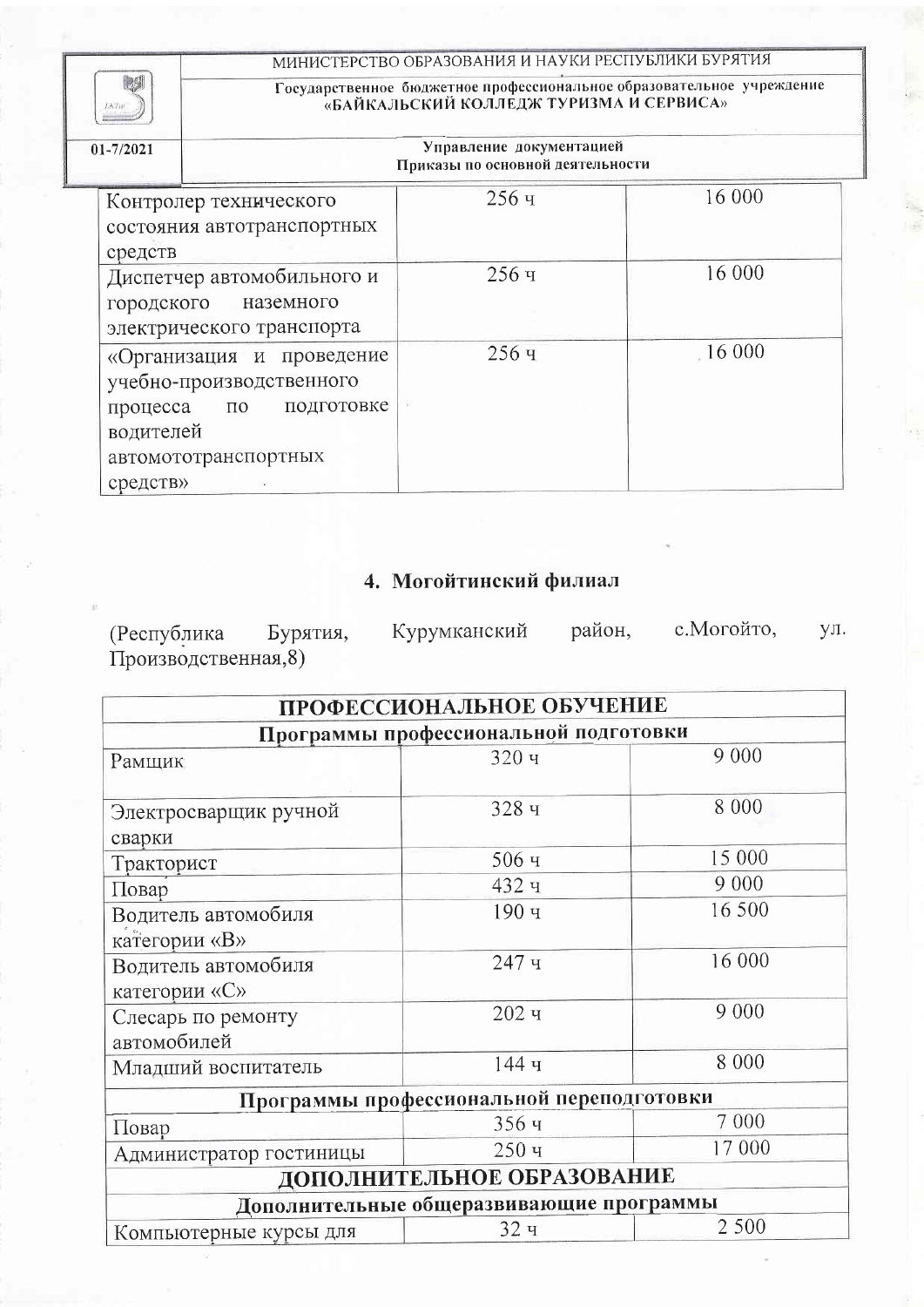|               | МИНИСТЕРСТВО ОБРАЗОВАНИЯ И НАУКИ РЕСПУБЛИКИ БУРЯТИЯ                                                           |                                                              |       |
|---------------|---------------------------------------------------------------------------------------------------------------|--------------------------------------------------------------|-------|
| <b>BKTHE</b>  | Государственное бюджетное профессиональное образовательное учреждение «БАЙКАЛЬСКИЙ КОЛЛЕДЖ ТУРИЗМА И СЕРВИСА» |                                                              |       |
| $01 - 7/2021$ |                                                                                                               | Управление документацией<br>Приказы по основной деятельности |       |
| начинающих    |                                                                                                               |                                                              |       |
|               |                                                                                                               |                                                              |       |
|               | ДОПОЛНИТЕЛЬНОЕ ПРОФЕССИОНАЛЬНОЕ ОБРАЗОВАНИЕ                                                                   |                                                              |       |
|               |                                                                                                               | Программы повышения квалификации                             |       |
|               | 1С: Предприятие. Управление                                                                                   | 30q                                                          | 2 500 |
| торговлей     |                                                                                                               |                                                              |       |

## 6. Усть-Баргузинский филиал

(Республика Бурятия, Баргузинский район, пгт. Усть-Баргузин, ул. Ленина, 24)

| ПРОФЕССИОНАЛЬНОЕ ОБУЧЕНИЕ                                                                                    |       |         |  |  |
|--------------------------------------------------------------------------------------------------------------|-------|---------|--|--|
| Программы профессиональной подготовки                                                                        |       |         |  |  |
| Повар                                                                                                        | 324 ч | 12 000  |  |  |
| Продавец                                                                                                     | 320 ч | 10 000  |  |  |
| продовольственных товаров                                                                                    |       |         |  |  |
| Водитель категории «В»                                                                                       | 190ч  | 15 000  |  |  |
| Моторист самостоятельного<br>управления суд.двигателем<br>(Водитель маломерных судов.<br>- Моторист рулевой) | 100 ч | 9 0 0 0 |  |  |
| Вальщик леса                                                                                                 | 320 ч | 8 0 0 0 |  |  |
| Водитель мототранспортных<br>средств (внедорожных)                                                           | 135 ч | 7 0 0 0 |  |  |
| Тракторист<br>$\Pi{\rm O}$<br>подготовке<br>лесосек, трелевке и вывозке<br>леса                              | 464 ч | 11 000  |  |  |
| Оператор электронно-<br>вычислительных и<br>вычислительных машин                                             | 320 ч | 13 600  |  |  |
| Тракторист                                                                                                   | 320 ч | 15 000  |  |  |
| ДОПОЛНИТЕЛЬНОЕ ОБРАЗОВАНИЕ                                                                                   |       |         |  |  |
| Компьютерные курсы для<br>начинающих                                                                         | 32ч   | 4 0 0 0 |  |  |